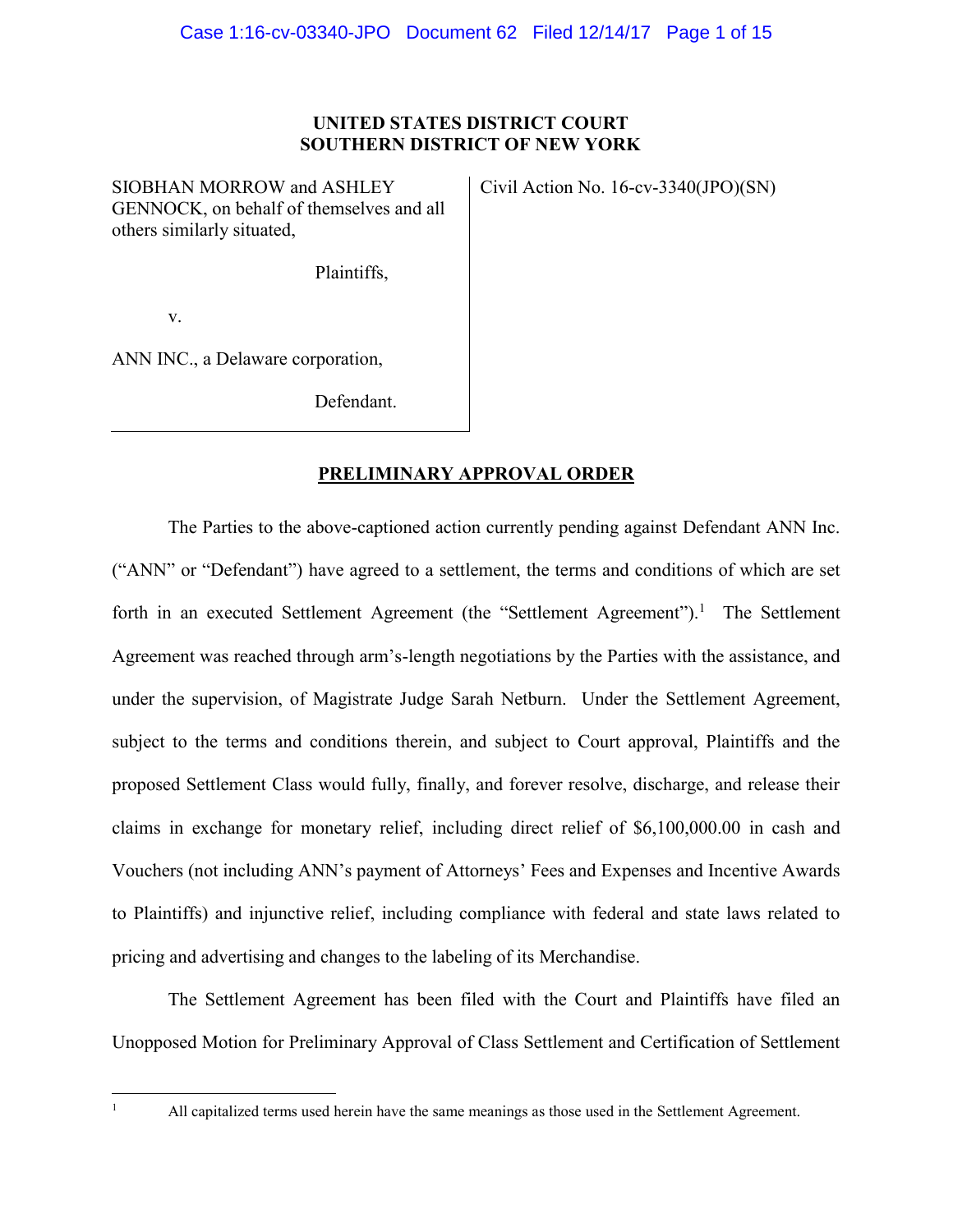#### Case 1:16-cv-03340-JPO Document 62 Filed 12/14/17 Page 2 of 15

Class (the "Motion"), along with an accompanying Memorandum of Law. Upon considering the Motion and exhibits thereto, the Settlement Agreement, record in these proceedings, representations and recommendations of Class Counsel, and requirements of law, the Court finds that: (1) this Court has jurisdiction over the subject matter and the Parties to these proceedings; (2) the proposed Settlement Class meets the requirements of Rule 23 of the Federal Rules of Civil Procedure and should be certified for settlement purposes only; (3) the persons and entities identified below should be appointed Class Representatives and Class Counsel; (4) the Settlement Agreement is the result of informed, good-faith, arm's-length negotiations between the Parties and their capable and experienced counsel and is not the result of collusion; (5) the Settlement Agreement is within the range of reasonableness and should be preliminarily approved; (6) the proposed Notice Plan and proposed forms of Class Notice and Summary Settlement Notice ("Settlement Notices") satisfy Fed. R. Civ. P. 23 and constitutional due process requirements and are reasonably calculated under the circumstances to apprise the Settlement Class of the pendency of the Action, class certification, terms of the Settlement Agreement, Class Counsel's application for an award of Attorneys' Fees and Expenses and Request for Incentive Awards for Plaintiffs, and their rights to opt-out of the Settlement Agreement or object to the Settlement Agreement; (7) good cause exists to schedule and conduct a Final Approval Hearing, pursuant to Fed. R. Civ. P. 23(e), to assist the Court in determining whether to grant Final Approval of the Settlement Agreement and enter the Final Approval Order; and (8) other related matters pertinent to the Preliminary Approval of the Settlement Agreement should also be approved.

Based on the foregoing, **IT IS HEREBY ORDERED AND ADJUDGED** as follows: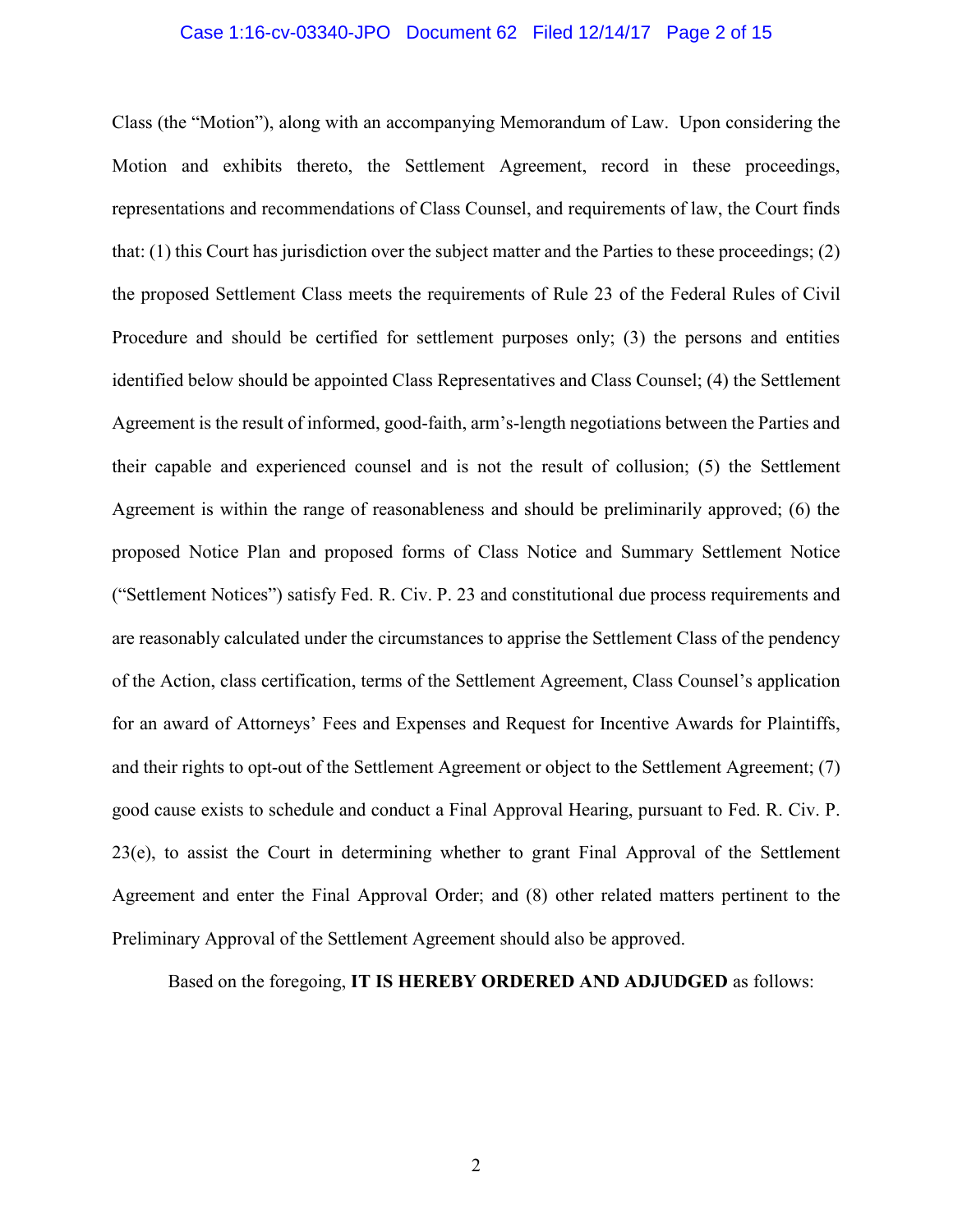### Case 1:16-cv-03340-JPO Document 62 Filed 12/14/17 Page 3 of 15

1. The terms of the Settlement Agreement are hereby incorporated by reference in this Order as if fully set forth herein. First-letter capitalized terms in this Order shall, unless otherwise defined herein, have the same meaning and definition as in the Settlement Agreement.

2. The Court has jurisdiction over the subject matter and Parties to this proceeding pursuant to 28 U.S.C. § 1332.

3. Venue is proper in this District.

## **Provisional Class Certification and Appointment of Class Representatives and Class Counsel**

4. "Confronted with a request for settlement-only class certification, a district court need not inquire whether the case, if tried, would present intractable management problems . . . for the proposal is that there be no trial." *Amchem Prods., Inc. v. Windsor*, 521 U.S. 591, 620 (1997). In deciding whether to provisionally certify a settlement class, a court must consider the same factors that it would consider in connection with a proposed litigation class – *i.e.*, all Rule 23(a) factors and at least one subsection of Rule 23(b) must be satisfied – except that the Court need not consider the manageability of a potential trial, since the settlement, if approved, would obviate the need for a trial. *Id*.

5. The Court finds, for settlement purposes, that the Fed. R. Civ. P. 23 factors are present and that certification of the proposed Settlement Class is appropriate under Rule 23. The Court therefore provisionally certifies the following Settlement Class: all persons identified in ANN's business records as of April 18, 2017, who, from May 5, 2012 to May 4, 2016, purchased one or more items from Defendant's Ann Taylor Factory or LOFT Outlet Stores offered at a discount from a regular or original price.

6. Excluded from the Settlement Class and Settlement Class Members are: (a) the directors, officers, employees, and attorneys of ANN, its parents and subsidiaries, and any other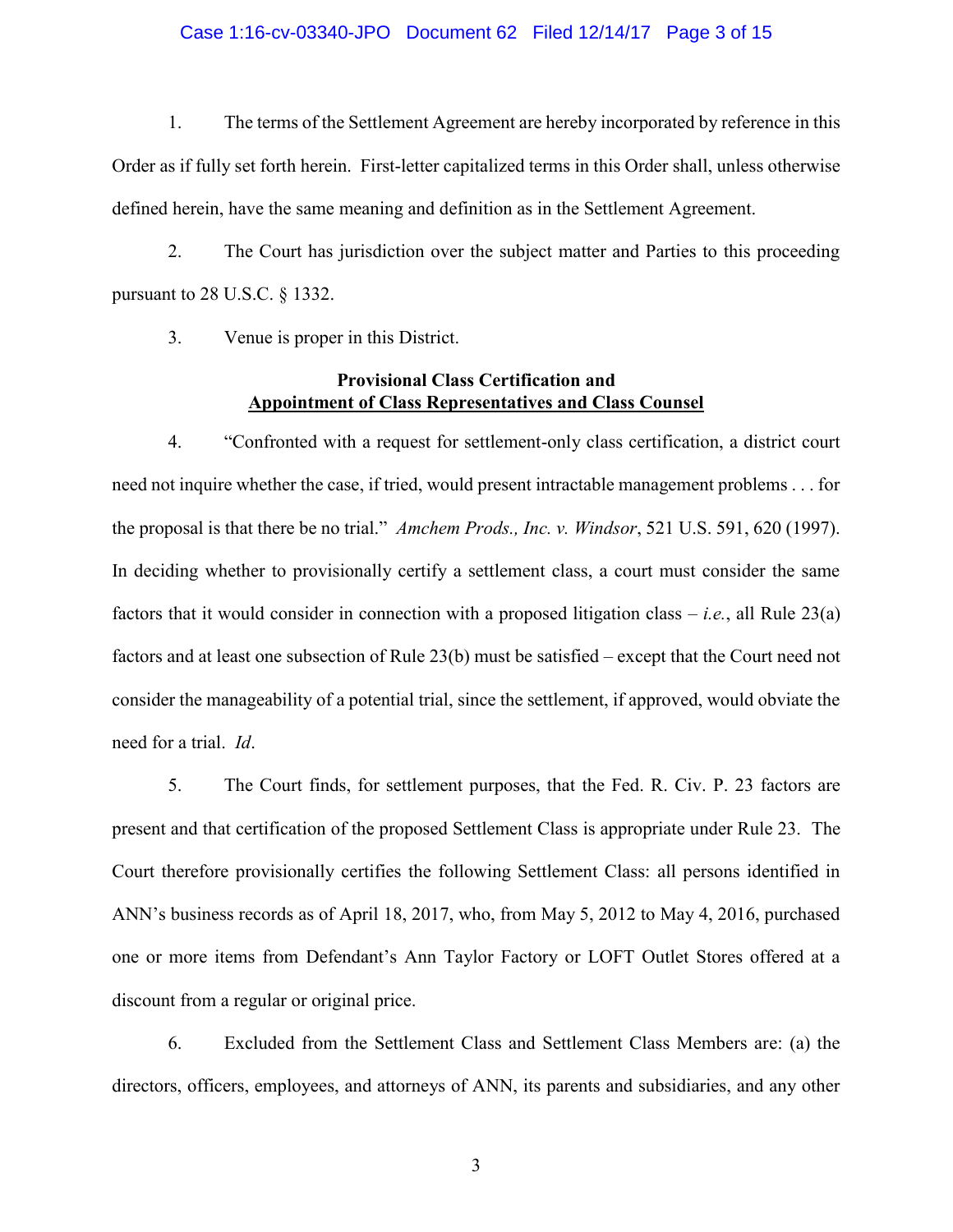# Case 1:16-cv-03340-JPO Document 62 Filed 12/14/17 Page 4 of 15

entity in which ANN has a controlling interest; (b) governmental entities; (c) the Court, the Court's immediate family, and Court staff; and (d) any person that timely and properly excludes himself or herself from the Settlement Class in accordance with the procedures approved by the Court.

7. Specifically, the Court finds, for settlement purposes, that the Settlement Class satisfies the following factors of Fed. R. Civ. P. 23:

i. **Numerosity:** In the Action, millions of individuals are members of the proposed Settlement Class. Their joinder is impracticable. *In re Platinum & Palladium Commodities Litig.*, No. 10cv3617, 2014 WL 3500655, at \*8 (S.D.N.Y. July 15, 2014) (citing *Consol. Rail Corp. v. Town of Hyde Park*, 47 F.3d 473, 483 (2d Cir. 1995)); *see also* 1 NEWBERG ON CLASS ACTIONS § 3.05, at 3-25 (3d ed. 1992) (suggesting that any class consisting of more than 40 members "should raise a presumption that joinder is impracticable"). Thus, the Rule  $23(a)(1)$  numerosity requirement is met.

ii. **Commonality:** "Commonality requires the plaintiff to demonstrate that the class members 'have suffered the same injury,'" and the plaintiff's common contention "must be of such a nature that it is capable of classwide resolution—which means that determination of its truth or falsity will resolve an issue that is central to the validity of each one of the claims in one stroke." *Wal-Mart Stores, Inc. v. Dukes*, 564 U.S. 338, 349- 50 (2011). Here, the commonality requirement is satisfied because there are multiple questions of law and fact that center on ANN's class-wide policies and practices that are common to the Settlement Class.

iii. **Typicality:** "Typicality 'requires that the claims of the class representatives be typical of those of the class, and "is satisfied when each class member's claim arises from the same course of events, and each class member makes similar legal argument to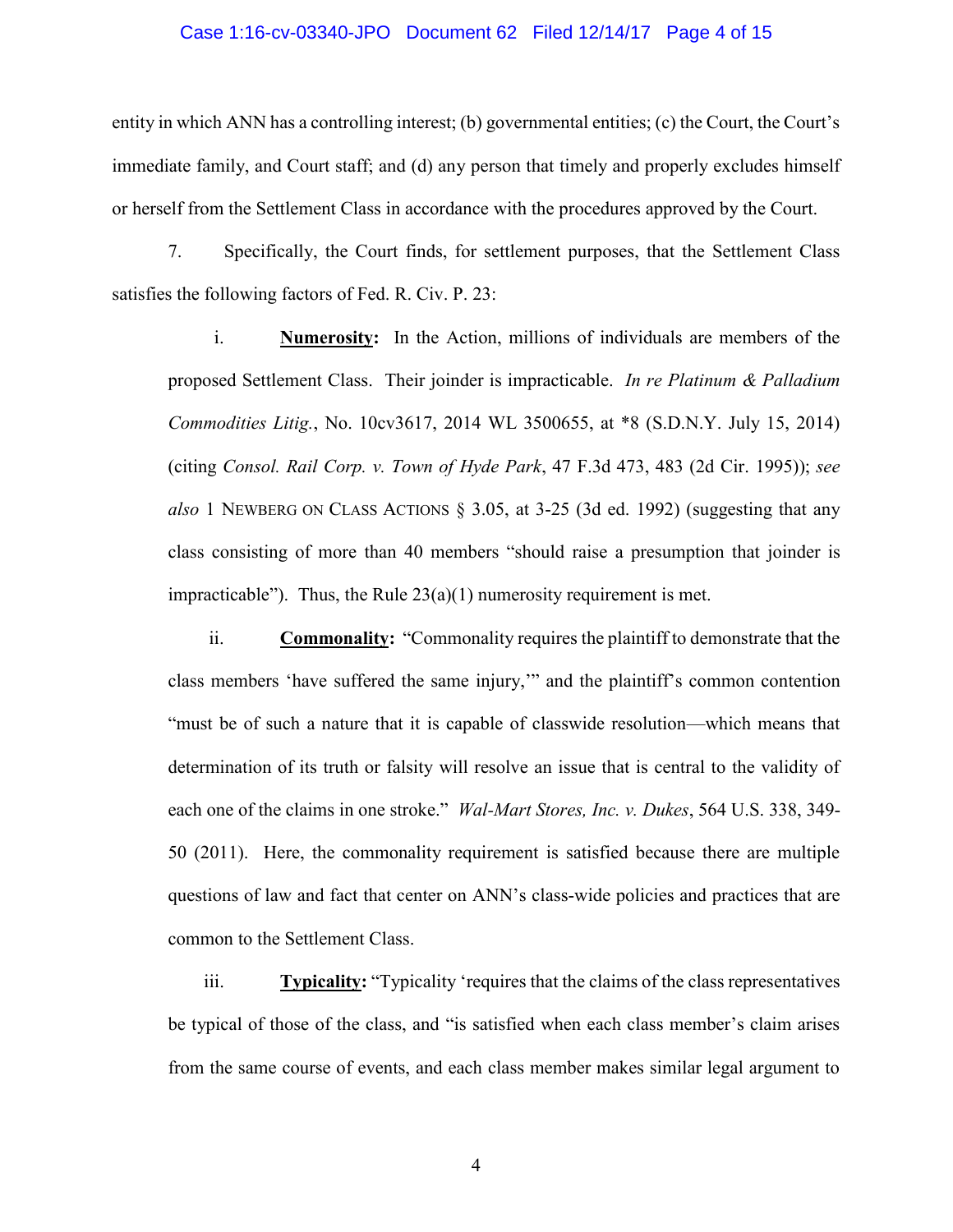#### Case 1:16-cv-03340-JPO Document 62 Filed 12/14/17 Page 5 of 15

prove the defendant's liability." " *Platinum & Palladium*, 2014 WL 3500655, at \*9 (quoting *Marisol A. v. Giuliani*, 126 F.3d 372, 376 (2d Cir. 1997)) (citation omitted). Thus, "'[s]ince the claims only need to share the same essential characteristics, and need not be identical, the typicality requirement is not highly demanding.'" *Platinum & Palladium*, 2014 WL 3500655, at \*9 (quoting *Bolanos v. Norwegian Cruise Lines Ltd.*, 212 F.R.D. 144, 155 (S.D.N.Y. 2002)). Accordingly, '"[w]hen it is alleged that the same unlawful conduct was directed at or affected both the named plaintiff and the class sought to be represented, the typicality requirement is usually met irrespective of minor variations in the fact patterns underlying individual claims.'" *Platinum & Palladium*, 2014 WL 3500655, at \*9 (quoting *Robidoux v. Celani*, 987 F.2d 931, 936-37 (2d Cir. 1993)). Here, the typicality requirement is met.

iv. **Adequacy:** "Adequacy requires determining whether '1) plaintiff's interests are antagonistic to the interest of other members of the class and 2) plaintiff's attorneys are qualified, experienced and able to conduct the litigation.'" *Platinum & Palladium*, 2014 WL 3500655, at \*10 (quoting *Baffa v. Donaldson, Lufkin & Jenrette Sec. Corp.*, 222 F.3d 52, 60 (2d Cir. 2000)). Rule 23(a)(4) is satisfied here because there are no conflicts of interest between the Plaintiffs and the Settlement Class, and Plaintiffs have retained competent counsel to represent them and the Settlement Class. Class Counsel here regularly engage in consumer class litigation and other complex litigation similar to the present Action and have dedicated substantial resources to the prosecution of the Action. Moreover, the Plaintiffs and Class Counsel have vigorously and competently represented the interests of the Settlement Class in the Action.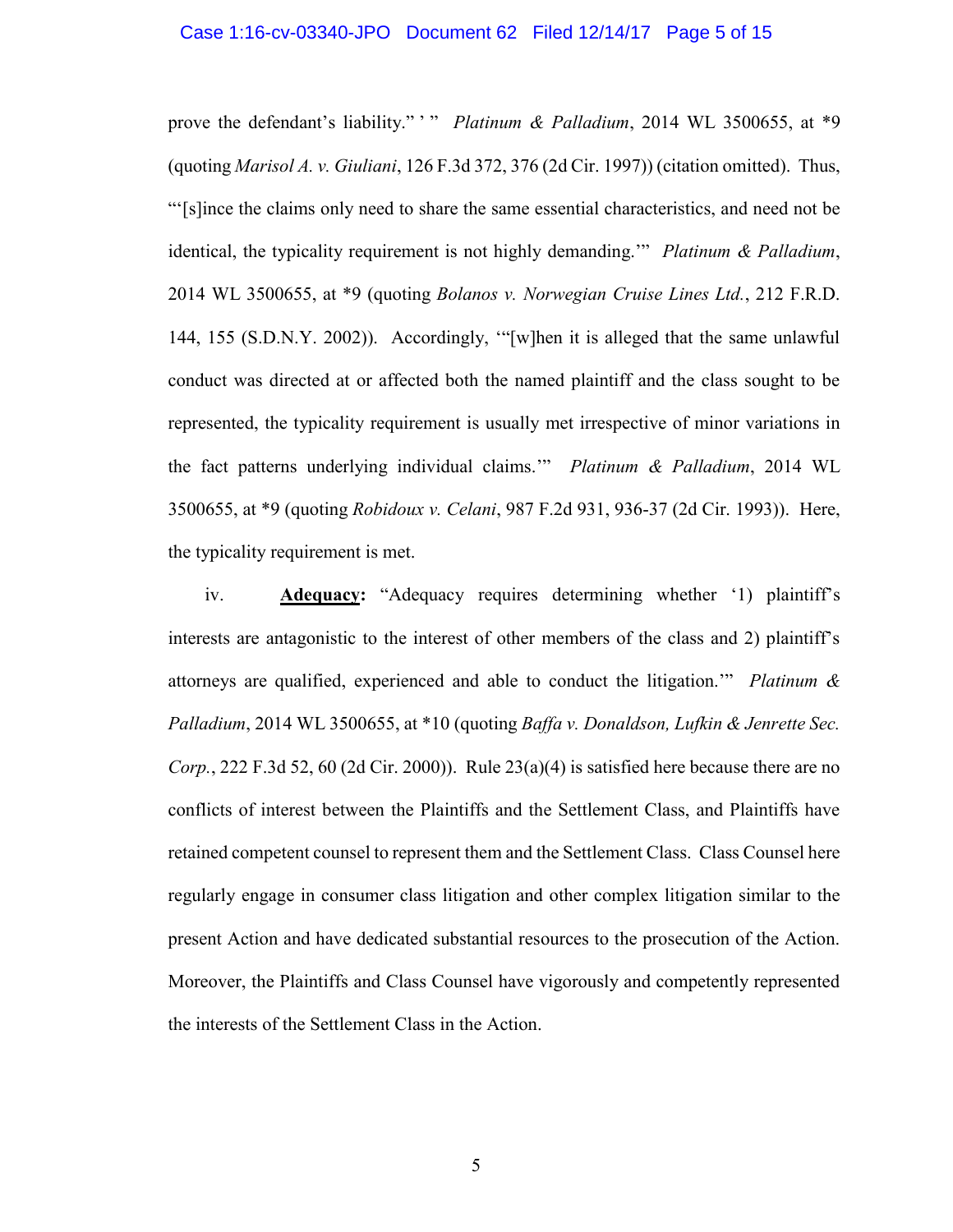### Case 1:16-cv-03340-JPO Document 62 Filed 12/14/17 Page 6 of 15

v. **Predominance and Superiority:** Fed. R. Civ. P. 23(b)(3) requires that "questions of law or fact common to class members predominate over any questions affecting only individual members[.]" Rule 23(b)(3) is satisfied for settlement purposes because the common legal and alleged factual issues here predominate over individualized issues and resolution of the common issues for thousands of members of the Settlement Class in a single, coordinated proceeding is superior to thousands of individual lawsuits addressing the same legal and factual issues. Based on the record currently before the Court, the predominance requirement is satisfied here for settlement purposes because common questions present a significant aspect of the case and can be resolved for all Settlement Class Members in a single common judgment.

8. The named Plaintiffs, Siobhan Morrow and Ashley Gennock, are designated as Class Representatives of the Settlement Class.

9. The following firms are appointed as Class Counsel:

## **SCOTT+SCOTT, ATTORNEYS AT LAW, LLP**

Joseph P. Guglielmo The Helmsley Building 230 Park Avenue, 17th Floor New York, NY 10169 Telephone: 212-223-6444 Facsimile: 212-223-6334 jguglielmo@scott-scott.com

**SCOTT+SCOTT, ATTORNEYS AT LAW, LLP** Erin Green Comite 156 South Main Street P.O. Box 192 Colchester, CT 06415 Telephone: 860-537-5537 Facsimile: 860-537-4432 ecomite@scott-scott.com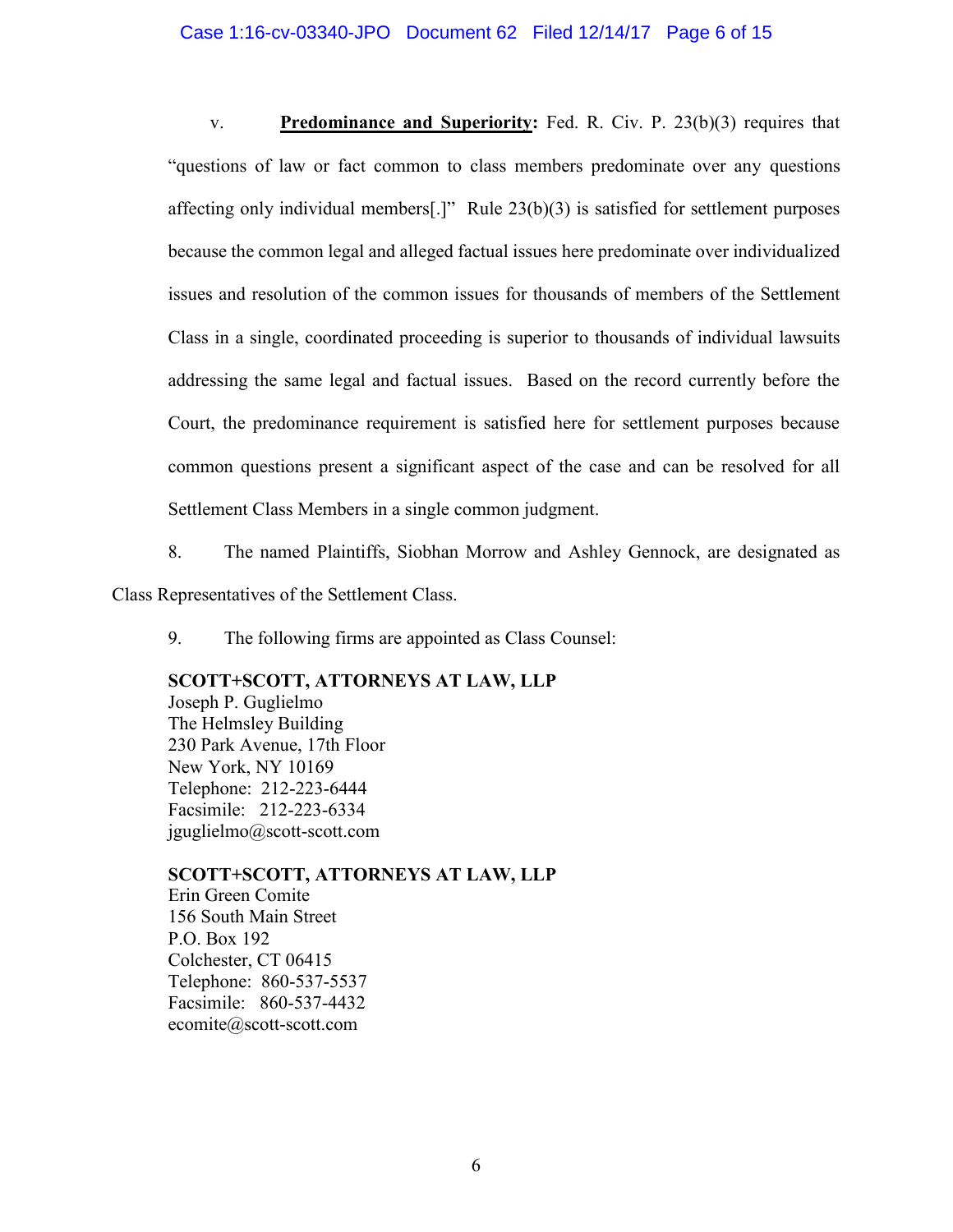## **CARLSON LYNCH SWEET KILPELA & CARPENTER, LLP**

Todd D. Carpenter 402 West Broadway, 29th Floor San Diego, CA 92101 Telephone: 619-756-6994 Facsimile: 619-756-6991 tcarpenter@carlsonlynch.com

# **CARLSON LYNCH SWEET KILPELA & CARPENTER, LLP**

Gary F. Lynch Edwin J. Kilpela 1133 Penn Avenue, 5th Floor Pittsburgh, PA 15222 Telephone: 412-322-9243 Facsimile: 412-231-0246 glynch@carlsonlynch.com ekilpela@carlsonlynch.com

# **Preliminary Approval of the Settlement**

10. As this Court previously held in *Lizondro-Garcia v. Kefi LLC*, 300 F.R.D. 169,

179-80 (S.D.N.Y. 2014):

Preliminary approval is the first step in the settlement of a class action whereby the court "must preliminarily determine whether notice of the proposed settlement … should be given to class members in such a manner as the court directs, and an evidentiary hearing scheduled to determine the fairness and adequacy of settlement." Herbert B. Newberg & Alba Conte, Newberg on Class Actions § 11.25 (4th ed. 2002).

Preliminary approval of a settlement requires only an "initial evaluation" of the fairness of the proposed settlement on the basis of written submissions and an informal presentation by the settling parties. *Clark v. Ecolab, Inc.*, Nos. 07 Civ. 8623 (PAC) et al., 2009 WL 6615729 at \*3 (S.D.N.Y. Nov. 27, 2009)) (citing Newberg § 11.25 (4th ed. 2002)). Nevertheless, courts often grant preliminary settlement approval without requiring a hearing or a court appearance. *Hernandez v. Merrill Lynch & Co, Inc.*, No. 11 Civ. 8472 (KBF)(DCF), 2012 WL 5862749 at \*1 (S.D.N.Y. Nov. 15, 2012) (granting preliminary approval based on plaintiffs' memorandum of law, attorney declaration, and exhibits). To grant preliminary approval, the court need only find that there is "'probable cause' to submit the [settlement] to class members and hold a full-scale hearing as to its fairness." *In re Traffic Executive Association-Eastern Railroads*, 627 F.2d 631, 634 (2d Cir. 1980); see Newberg § 11.25 ("If the preliminary evaluation of the proposed settlement does not disclose grounds to doubt its fairness . . . and appears to fall within the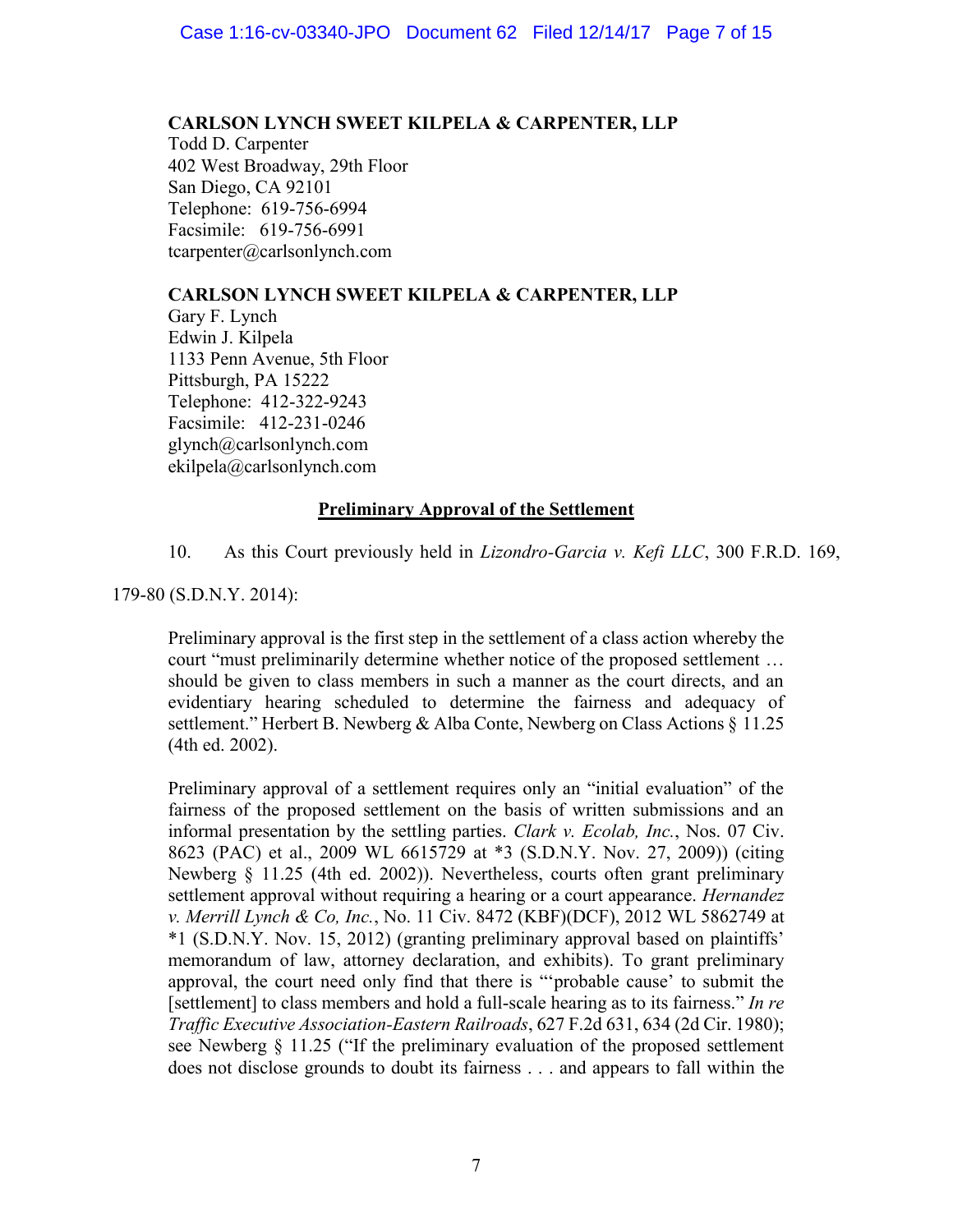### Case 1:16-cv-03340-JPO Document 62 Filed 12/14/17 Page 8 of 15

range of possible approval," the court should permit notice of the settlement to be sent to class members).

11. The Court preliminarily approves the Settlement Agreement, and the exhibits attached to the Motion, as fair, reasonable, and adequate. The Court finds that the Settlement Agreement was reached in the absence of collusion and is the product of informed, good-faith, arm's-length negotiations between the Parties and their capable and experienced counsel. The Court further finds that the Settlement Agreement, including the exhibits appended to the Motion, is within the range of reasonableness and possible judicial approval, such that: (a) a presumption of fairness is appropriate for the purposes of preliminary settlement approval; and (b) it is appropriate to effectuate notice to the Settlement Class, as set forth below and in the Settlement Agreement, and schedule a Final Approval Hearing to assist the Court in determining whether to grant Final Approval to the Settlement Agreement and enter a Final Approval Order.

12. Subject to Final Approval of the proposed Settlement Agreement, and subject to the provision of the Settlement Notices required by this Order, the Court approves the provisions of the Settlement Agreement making the Settlement Agreement and its release of claims binding on all Settlement Class Members, whether or not they actually receive notice of the Action or the Settlement Agreement.

## **Approval of Claim Process, Settlement Notices, and Direction to Effectuate Notice Plan**

13. The Court approves the form and content of the Claim Form appended to the Settlement Agreement, as well as the Claim Form process outlined therein.

14. The Court approves the form and content of the Settlement Notices to be provided to the Settlement Class, substantially in the forms appended to the Settlement Agreement. The Court further finds that the Notice Plan of the Settlement Agreement is the best practicable under the circumstances. The Notice Plan is reasonably calculated under the circumstances to apprise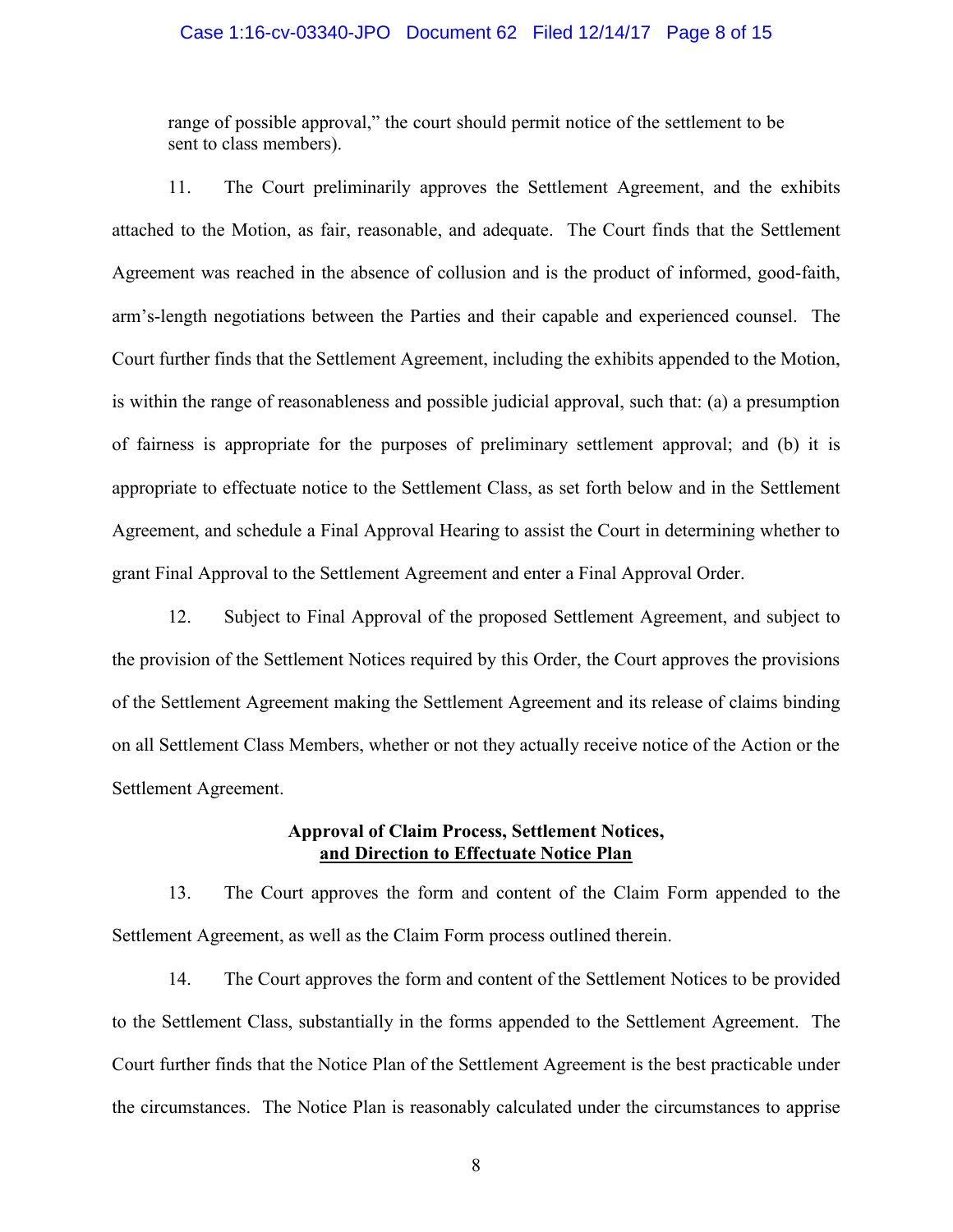### Case 1:16-cv-03340-JPO Document 62 Filed 12/14/17 Page 9 of 15

the Settlement Class of the pendency of the Action, class certification for settlement purposes, the terms of the Settlement Agreement, their rights to opt-out of or object to the Settlement Agreement, Class Counsel's Fee Application, and the Request for Incentive Awards for Plaintiffs. The Settlement Notices and Notice Plan constitute sufficient notice to all persons entitled to notice. The Settlement Notices and Notice Plan satisfy all applicable requirements of law, including, but not limited to, Fed. R. Civ. P. 23 and the constitutional requirement of due process.

15. The Court directs that KCC LLC act as the Settlement Administrator.

16. The Settlement Administrator shall implement the Notice Plan, as set forth below and in the Settlement Agreement, using substantially the forms of the Settlement Notices attached to the Settlement Agreement and approved by this Order. Notice shall be provided to the members of the Settlement Class pursuant to the Notice Plan, as specified in the Settlement Agreement and approved by this Order. The Notice Plan shall include email and direct mail notice, as set forth in the Settlement Agreement, the exhibits appended thereto, and below.

### **Notice Plan**

17. The Settlement Administrator shall administer the Notice Plan, which shall be comprised of email and direct mail notice.

18. The Settlement Administrator is directed to perform all other responsibilities under the Notice Plan.

### **Final Approval Hearing, Opt-Outs, and Objections**

19. A Final Approval Hearing shall be held before the undersigned on March 15, 2018 at 3:00 p.m. in Courtroom 706 of the Thurgood Marshall U.S. Courthouse, 40 Foley Square, New York, New York 10007, to determine, among other things: (a) whether the Settlement Agreement should be finally approved as fair, reasonable, and adequate; (b) whether the Action should be dismissed with prejudice, as to the Plaintiffs and all Settlement Class Members, pursuant to the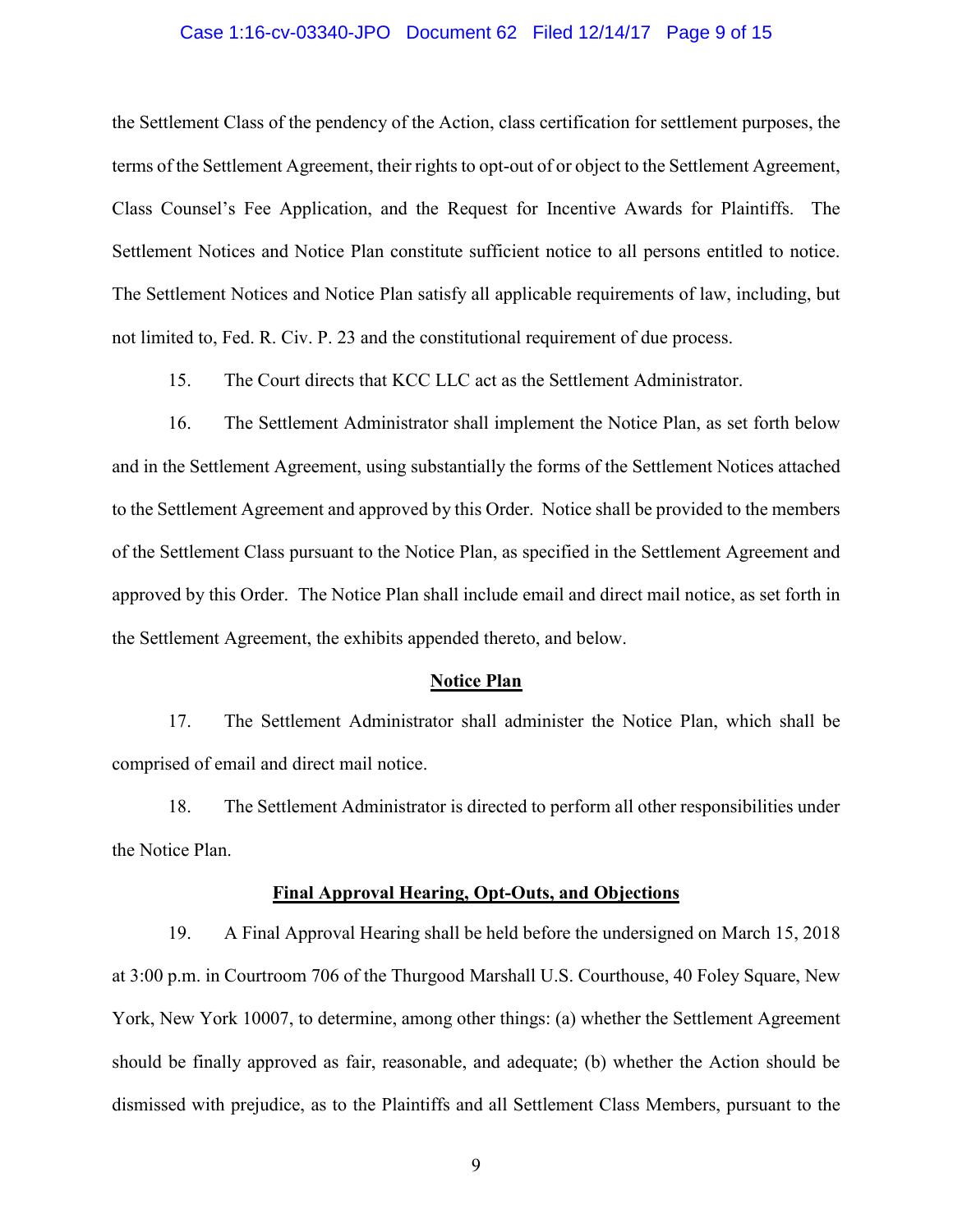# Case 1:16-cv-03340-JPO Document 62 Filed 12/14/17 Page 10 of 15

terms of the Settlement Agreement; (c) whether Settlement Class Members should be bound by the Release set forth in the Settlement Agreement; (d) whether Settlement Class Members should be subject to a permanent injunction that bars them from filing, commencing, prosecuting, intervening in, or participating in (as class members or otherwise), any lawsuit, claim, demand or proceeding in any jurisdiction that is based on or related to, directly or indirectly, matters within the scope of the Released Claims; (e) whether the Settlement Class should be finally certified; (f) the amount of Incentive Awards for Plaintiffs; and (g) the amount of Attorneys' Fees and Expenses to be awarded to Class Counsel. The Final Approval Hearing may be adjourned or continued by the Court without further notice to the members of the Settlement Class.

20. The Court directs that any person within the Settlement Class definition who wishes to be excluded from the Settlement Class may exercise their right to opt-out of the Settlement Class by completing and mailing a request for exclusion ("Opt-Out") to the address set forth in the Settlement Notices. Such request for exclusion must be postmarked no later than the last day of the Opt-Out period, as specified in the Settlement Notices. For a Class Member's Opt-Out to be valid, it must: (i) be personally signed; (ii) include the name and address of the person requesting exclusion; (iii) be timely postmarked and mailed to the address designated in the Settlement Notices; and (iv) include a clear statement communicating that he or she elects to be excluded from the Settlement Class. A request for exclusion that does not comply with all the foregoing requirements, is sent to an address other than the one designated in the Notice Plan, or is not sent within the time specified, shall be invalid, and the person(s) serving such a request shall be bound as a Settlement Class Member and by the Settlement Agreement, if the Settlement Agreement is finally approved. No member of the Settlement Class may purport to exercise any exclusion rights of any other person, or purport to exclude other members of the Settlement Class as a group,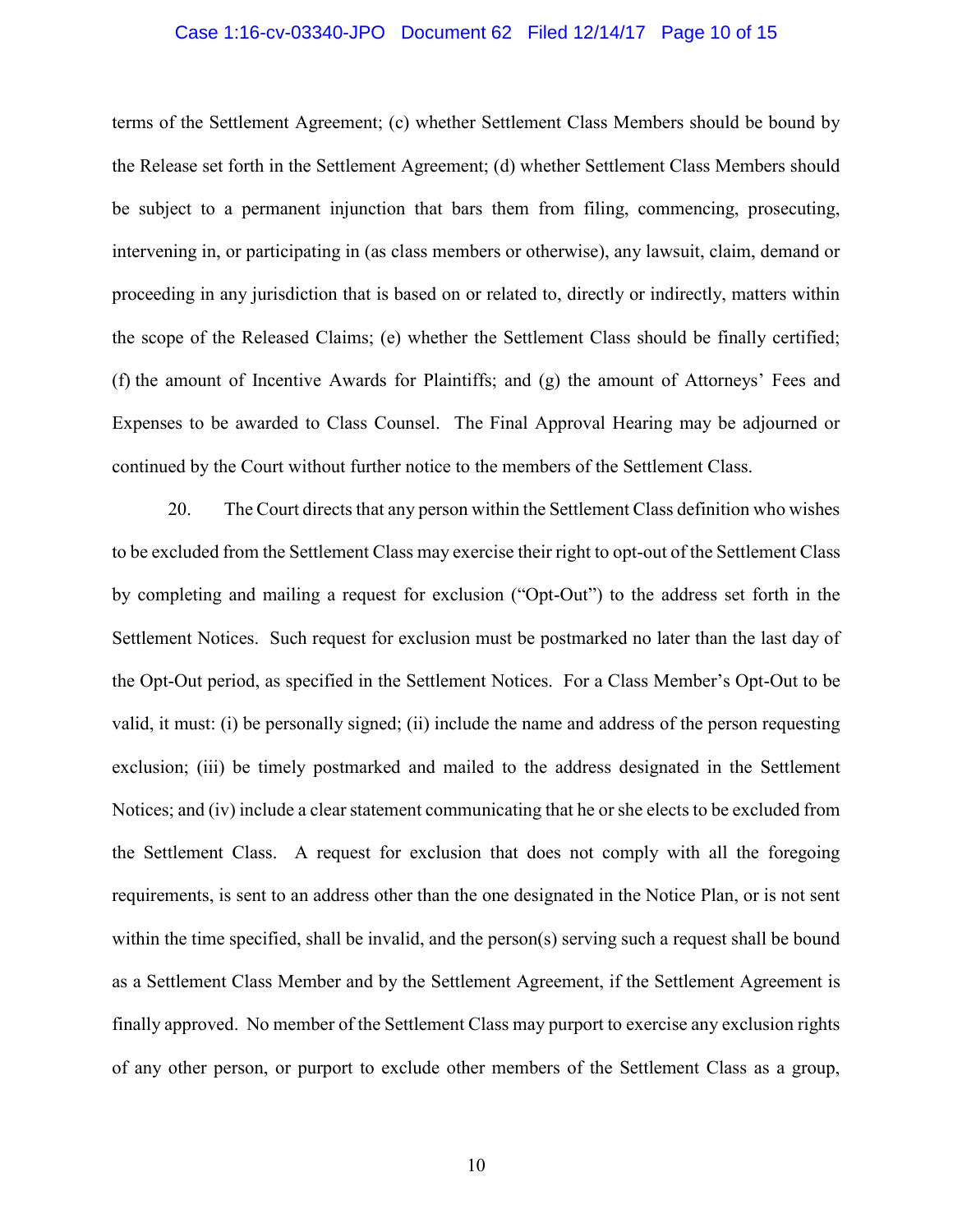### Case 1:16-cv-03340-JPO Document 62 Filed 12/14/17 Page 11 of 15

aggregate, or class involving more than one person, or as an agent or representative. Any such purported exclusion shall be invalid and the member(s) of the Settlement Class that is or are the subject of the purported Opt-Out shall be a member(s) of the Settlement Class and treated and be bound by the Settlement Agreement and as a Settlement Class Member for all purposes. Any member of the Settlement Class who successfully Opts-Out of the Settlement Agreement shall be deemed to have waived any rights or benefits under the Settlement Agreement and will have no standing to object to the Settlement Agreement and may not submit any such objection.

21. The Court further directs that any Settlement Class Member who wishes to object to the Settlement Agreement must file a written objection ("Objection") with the Court and mail and serve it upon Class Counsel and Defendant's Counsel, as specified in the Settlement Notices. For an Objection to be considered by the Court, the Objection must be postmarked no later than 30 calendar days before the Final Approval Hearing. To be considered valid, each Objection must be timely served, filed (as judged by the filing deadline and postmark date and time set forth), and must set forth: (i) a caption or title that identifies it as "Objection to Class Settlement in *Morrow v. ANN Inc*., No. 1:16-cv-03340-JPO (S.D.N.Y.)"; (ii) the full name, current address, and telephone number of the objector and his or her attorney(s), if any; (iii) documents sufficient to establish the basis for the objector's standing as a Settlement Class Member, such as a declaration signed by the objector under penalty of perjury with language similar to that included in the Claim Form or receipt(s) reflecting such purchase(s); (iv) a statement of the facts supporting the Objection; (v) a statement of the legal grounds on which the Objection is based, including a statement of whether those grounds apply only to the objector, a specific subset of the class, or the entire class; (vi) the number of times in which the objector has objected to a class action settlement within the five years preceding the date that the objector files the Objection, the caption of each case in which the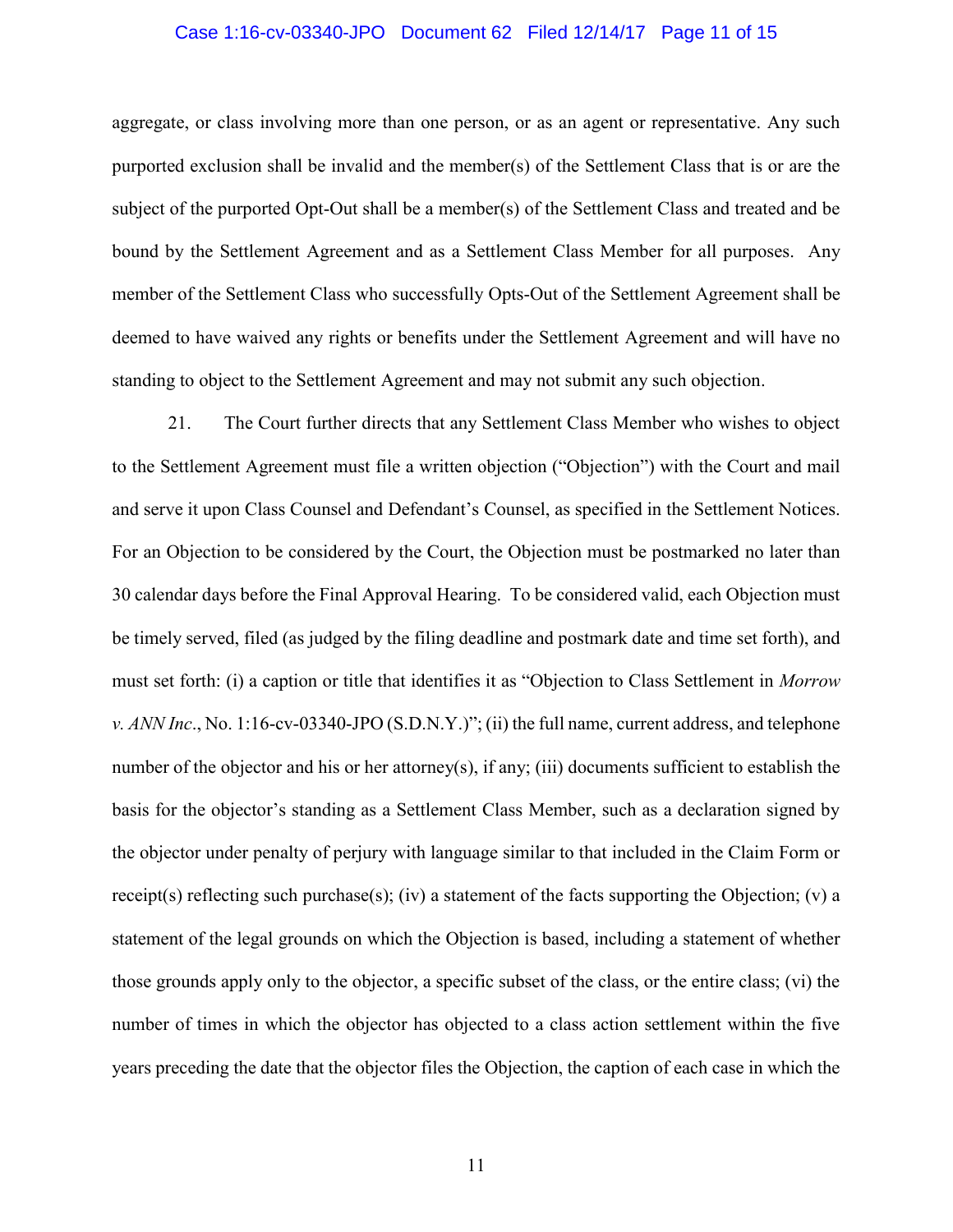# Case 1:16-cv-03340-JPO Document 62 Filed 12/14/17 Page 12 of 15

objector has made such objection, and a copy of any orders related to or ruling upon the objector's prior such objections that were issued by the trial and appellate courts in each listed case; (vii) the identity of any former or current counsel who may be entitled to compensation for any reason related to the Objection to the Settlement Agreement or Fee Application; (viii) the number of times in which the objector's counsel and/or counsel's law firm have objected to a class action settlement within the five years preceding the date that the objector files the Objection, the caption of each case in which counsel or the firm has made such objection, and a copy of any orders related to or ruling upon counsel or the firm's prior such objections that were issued by the trial and appellate courts in each listed case; (ix) any and all agreements that relate to the Objection or the process of objecting – whether written or verbal – between objector or objector's counsel and any other person or entity; (x) the identity of all counsel representing the objector who will appear at the Final Approval Hearing; (xi) a list of all persons who will be called to testify at the Final Approval Hearing in support of the Objection; (xii) a statement confirming whether the objector intends to personally appear and/or testify at the Final Approval Hearing; and (xiii) the objector's signature (an attorney's signature is not sufficient).

22. Any Settlement Class Member who wishes to object and appear at the Final Approval Hearing in person, instead of submitting only a written Objection, must, along with the required written Objection and by the same due date, also file a written notice of intention to appear at the Final Approval Hearing with the Clerk of the Court, and mail and serve the notice on Class Counsel and Defendant's Counsel, no later than 30 calendar days before the Final Approval Hearing. Any Settlement Class Member who does not submit a timely written Objection in complete accordance with this Order shall not be treated as having filed a valid Objection to the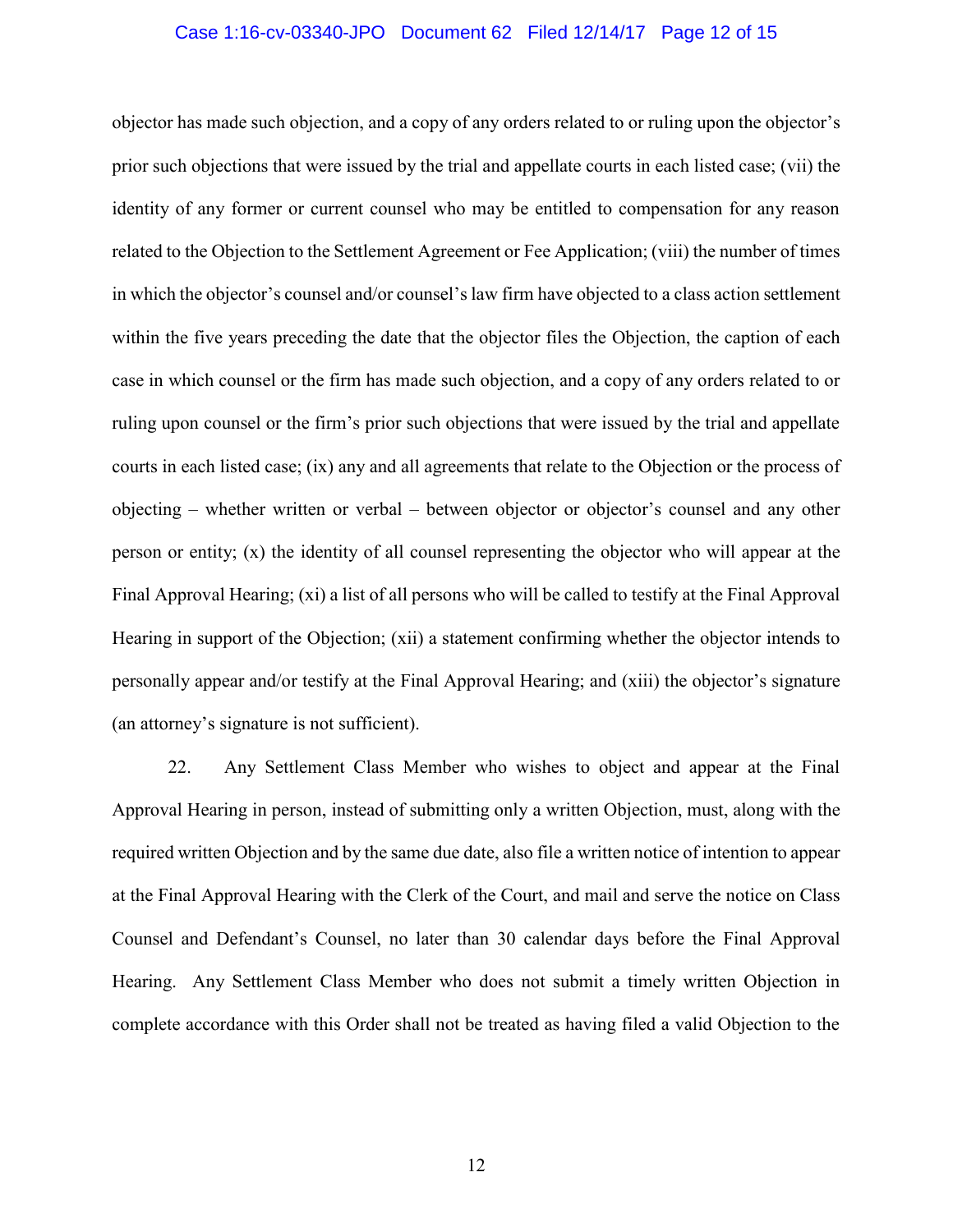# Case 1:16-cv-03340-JPO Document 62 Filed 12/14/17 Page 13 of 15

Settlement Agreement, shall be deemed as having waived his or her objections in this Action and shall forever be barred from making any such objections in this Action.

### **Further Papers in Support of Settlement Agreement and Fee Application**

23. Plaintiffs shall file their Motion for Final Approval of the Settlement Agreement, and Class Counsel shall file their Fee Application and Request for Incentive Awards for Plaintiffs, no later than January 15, 2018.

24. Plaintiffs and Class Counsel shall file their responses to timely filed Objections to the Motion for Final Approval of the Settlement Agreement, their Fee Application and Request for Incentive Awards for Plaintiffs no later than March 8, 2018. If ANN chooses to file a response to timely filed Objections to the Motion for Final Approval of the Settlement Agreement, it also must do so no later than March 8, 2018.

## **Effect of Failure to Approve Settlement Agreement or Termination**

25. In the event of a termination, as provided in the Settlement Agreement, all of the Parties' respective pre-Settlement Agreement claims and defenses will be preserved, including, but not limited to, Plaintiffs' right to seek class certification and ANN's right to oppose class certification. Any discussions, offers, or negotiations associated with the Settlement Agreement shall not be discoverable, offered into evidence, or used in the Action, or any other action or proceeding for any purpose, without prejudice to Plaintiffs' right to seek class certification and ANN's right to oppose class certification. In such event, all Parties to the Action shall stand in the same position as if the Settlement Agreement had not been negotiated, made, or filed with the Court and as if this Order had not been entered.

### **Stay/Bar of Other Proceedings**

26. All proceedings in the Action are hereby stayed until further order of the Court, except as may be necessary to implement the terms of the Settlement Agreement.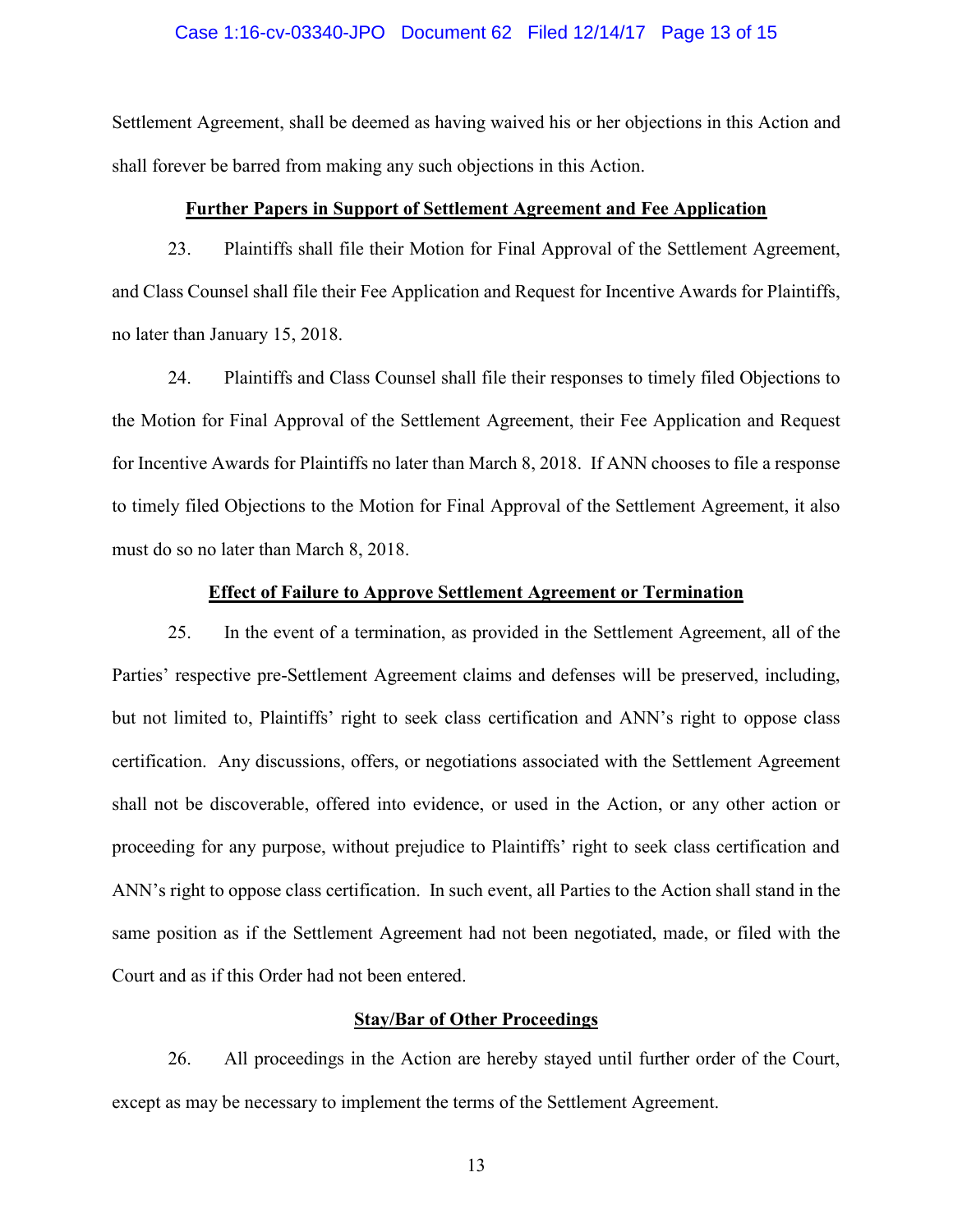### Case 1:16-cv-03340-JPO Document 62 Filed 12/14/17 Page 14 of 15

27. Based on the foregoing, the Court sets the following schedule for the Final Approval Hearing and the actions which must precede it:

(i) The Settlement Administrator shall complete the Notice Plan by December 29, 2017;

(ii) Plaintiffs shall file their Motion for Final Approval of the Settlement Agreement, and Class Counsel shall file their Fee Application and Request for Incentive Awards for Plaintiffs, no later than January 15, 2018;

(iii) Settlement Class Members must file any Objections to the Settlement Agreement, Motion for Final Approval of the Settlement, Class Counsel's Fee Application, and/or Request for Incentive Awards no later than February 13, 2018;

(iv) Members of the Settlement Class must file requests for exclusion from the Settlement Agreement by no later than February 13, 2018;

(v) Plaintiffs and Class Counsel shall file their responses to timely filed Objections to the Motion for Final Approval of the Settlement Agreement and Fee Application no later than March 8, 2018;

(vi) If ANN chooses to file a response to timely filed objections to the Motion for Final Approval of the Settlement Agreement, it shall do so no later than March 8, 2018;

(vii) All Claim Forms must be submitted online or postmarked within 120 calendar days from the date of the first publication of the Summary Settlement Notice or Class Notice, whether online, via print publication, or via press release, whichever is earlier; and